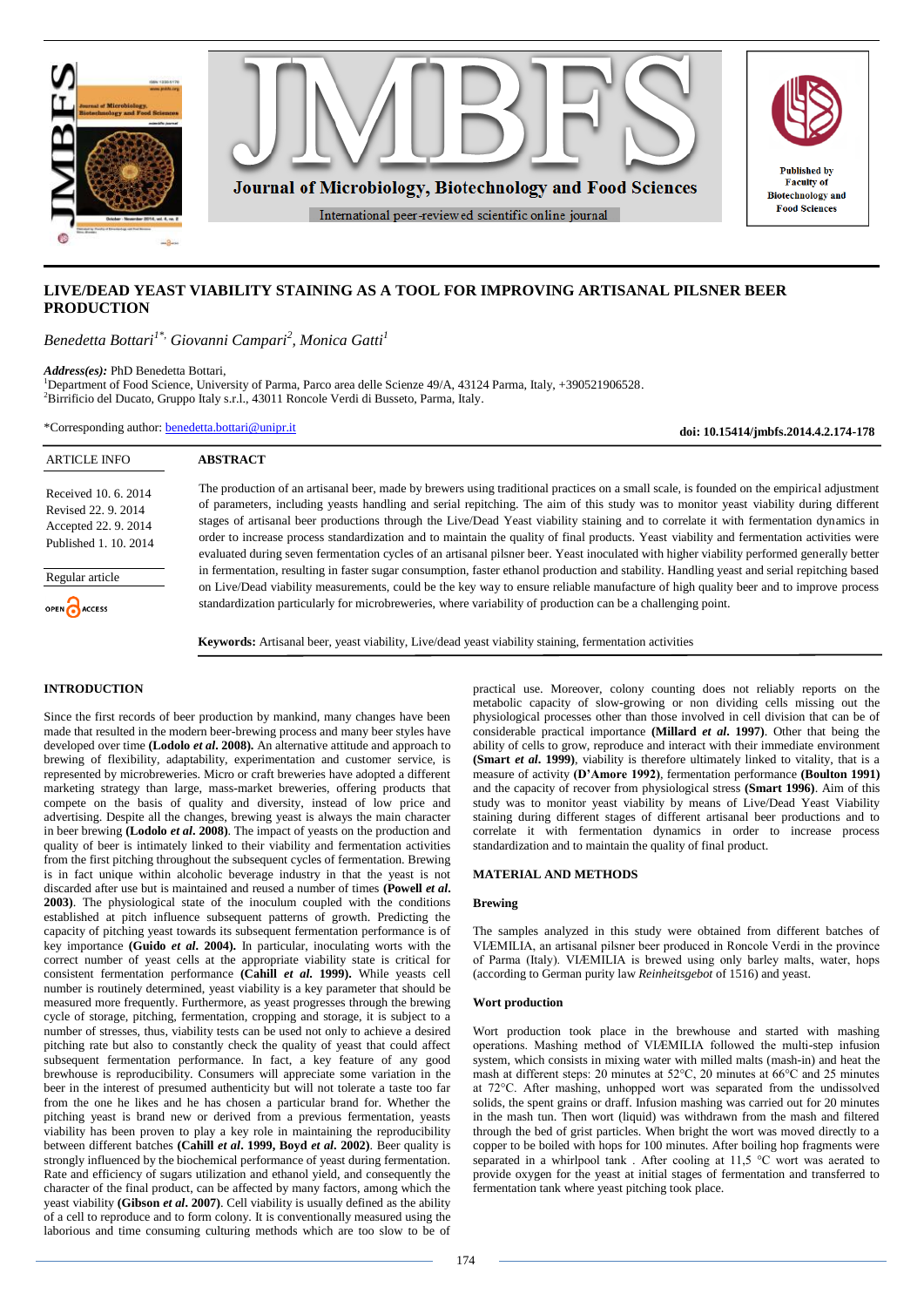#### **Fermentation**

Fermentations were led in cycles. For the first cycle a pure culture (W-34/70, purchased from UBERTI SRL, Venice, Italy) was used in dry form (trial a), while for each of next cycles yeast collected from the bottom of fermenter at the end of fermentation, was repitched into the following batch of wort. According to production needs, repitching was done either the same day (trails b, d, g) or after yeast storage up to three days at 4  $^{\circ}$ C (trials c, e, f). Primary fermentation was lead at 11,5 °C to a final gravity of 2,5 °P (1010 g/L), then green beer was racked to maturation tank where was slowly cooled to 2,5 °C and held at this temperature for three weeks. During the lagering dried hop cones were added to the beer to obtain a further extraction of the finest and more volatile aromas from hops. After dry hopping, mature beer (three weeks) was artificially carbonated and packed. VIÆMILIA was brewed with either single batch or double batch fermentation. Single batch brewing is a classical pils brewing while double batch brewing consists in the addition of fresh wort to beer in fermentation (at 23 hours).

#### **Sampling**

Seven fermentation cycles were monitored. Samples were obtained at 0, 16, 40, 64, 88, 112, 136 and 160 hours from single batch fermentations (a, b, e), and at 0, 16, 21, 24, 40, 64, 88, 112, 136 and 160 hours from double batch fermentations (c, d, f, g). Time 0 is referred to inoculum before pitching. One more sample was collected after the top up (23 hours) for fermentation activities analysis.

### **Yeast viability**

Aliquots of 1 ml of each sample were centrifuged for 5 min at 10000 rpm, in order to separate cells from wort. Yeast viability has been determined by using the Live/Dead Yeast viability kit (MOLECULAR PROBES, Eugene, Oregon). This kit contains a two-colour fluorescent probe for yeast viability, FUN® 1, which exploits normal endogenous biochemical processing mechanisms that appear to be well conserved among different species of yeast and other fungi **(Millard** *et al.* **1997)**. After collection, cells were washed in sterile Millipore water and resuspended in 0.50 mL of sterile GH (2% glucose in 10mM Na-Hepes pH 7.2) 2.0 μL of 10 mM FUN-1 stock was added to each microcentrifuge tube and the cells were vortexed. Cells were then allowed to incubate with agitation at 30°C for 30 min. Cells were then spun down and washed twice in sterile Millipore water. Stained yeast cells were examined under a Nikon Eclipse 80<sup>i</sup> epifluorescence microscope (NIKON, Tokyo, Japan) equipped with a C-SHG1 100 W mercury lamp. Nikon filter set B2A FITC was used for FUN1® (excitation wavelength, 450-490 nm; emission wavelength, 500–520 nm). Nikon filter set G-2E/Cwas used for FUN1® converted (excitation wavelength, 540/25 nm; emission wavelength, 605/55 nm).

At least 10 fields with approximately 20 cells in each were counted for each sample at a magnification of  $\times$ 100. For each field, fluorescent cells were counted and the resulting values were averaged. To express counts as cells/ml, the average values were multiplied by  $5.21 \times 10^8$ , a dilution factor to account for the coverslip area  $(400 \text{ mm}^2)$ , the area of each field  $(0.003072 \text{ mm}^2)$ , the volume of the sample deposited onto the slide  $(10 \mu l)$ , and the sample dilution. Nis Elements software (version 2.10 NIKON, Tokyo, Japan) was used for image analysis and cell counts. The software allowed separated images of yeasts cells with or without CIVS to be superimposed.

## **Fermentation activities**

Fermentation activities were monitored determining sugars consumption and ethanol production. Maltose and Glucose consumption were assayed with Maltose/Sucrose/D-Glucose UV-method and D-Glucose UV method (BOEHRINGER MANNHEIM, R-BIOPHARM, Darmstadt, Germany), respectively. Ethanol production was determined with Ethanol UV-method (BOEHRINGER MANNHEIM, R-BIOPHARM, Darmstadt, Germany). After centrifugation and appropriate dilution, samples were analyzed according to manufacturer instructions. Glucose, maltose and ethanol amount are measured by means of their light absorbance at 340 nm. Analyses were performed in triplicate and results, as mean values, were expressed as g/L, according to the general equation for calculating the concentrations provided on the kit technical sheet.

# **RESULTS AND DISCUSSION**

Dynamics of yeast viability are shown in figure 1, where results for single batch (a, b, e) and double batch (c, d, f, g) brewed samples are presented in separated columns.

Yeast viability has been measured by Live/Dead Yeast viability kit (MOLECULAR PROBES, Eugene, Oregon), which performances in counting live and dead cells have previously shown to be in good agreement with traditional enumeration of the colonies recovered on plates **(Andorrà** *et al.* **2010)**, and to give more accurate results than the most commonly used methylene blue staining **(Heggart** *et al.* **2000).** According with general breweries protocols **(Briggs** *et al.* **2004)**, the initial yeast concentration was relatively high and the subsequent growth extent modest. The total number of cells was in the range of  $10^8$  to  $10^9$  cell/ml for each batch of fermentation. Yeast viability was found to be variable according to the selected empirical parameters of brewing. Viability was low at the beginning of the first fermentation, when dry inoculum had been used (trial a), confirming that the culture must revert to its fully functional state and adapt to its new environment before it could perform efficiently **(Finn and Stewart, 2002)**. Adaptation of cells to brewing conditions resulted in higher viability, well maintained during all the batch of fermentation. The subsequent cycles yeast viability has been affected by yeast handling before re-pitching. Viability rate was higher when yeast was directly reused after the previous fermentation end (trials b, d, g), while an increased number of damaged cells was found when yeast slurry was stored at 4°C after cropping (Fig 1 trial c, e, f). Typically, the yeast cropped from the fermentation vessel to be used for serial repitching is the centre-top portion, theoretically comprising middle-aged and virgin cells that have been suggested to represent the most active portion of the pitch population in terms of rapid growth and yeast biomass production **(Ginovart** *et al***. 2011)**. These results are in agreement also with **Cahill** *et al.* **(1999)** who affirmed that during prolonged storage, the quality of the yeast deteriorates and the percentage of viability decreases accordingly. As observed in previous works **(Guido** *et al.* **2004)**, yeast showed to be able to recover its viability throughout fermentation. However, viability has a greater importance in the earlier phases of fermentation, when the fermentative capacity is not due to the yeast growth or multiplication, but instead to the intense metabolic activity and, thus, to the viability of the pitched yeast **(Guido** *et al***. 2004).** The initial conditions of the seed yeast cells influence not only population growth, but also the rate of nutrient uptake and ethanol production **(Ginovart** *et al.* **2011).**

It is known that, during fermentation, the yeast sugar up-take follows the route of simplest sugars like glucose first, followed in increasing order of complexity by disaccharides (maltose) and trisaccharides (maltotriose) excluding maltotetraose and other dextrins **(Lodolo** *et al.* **2008)**. Glucose and maltose consumption and ethanol production rates, are reported in figure 2, with single batch (a, b, e) and double batch brewed (c, d, f, g) trials presented in separated columns.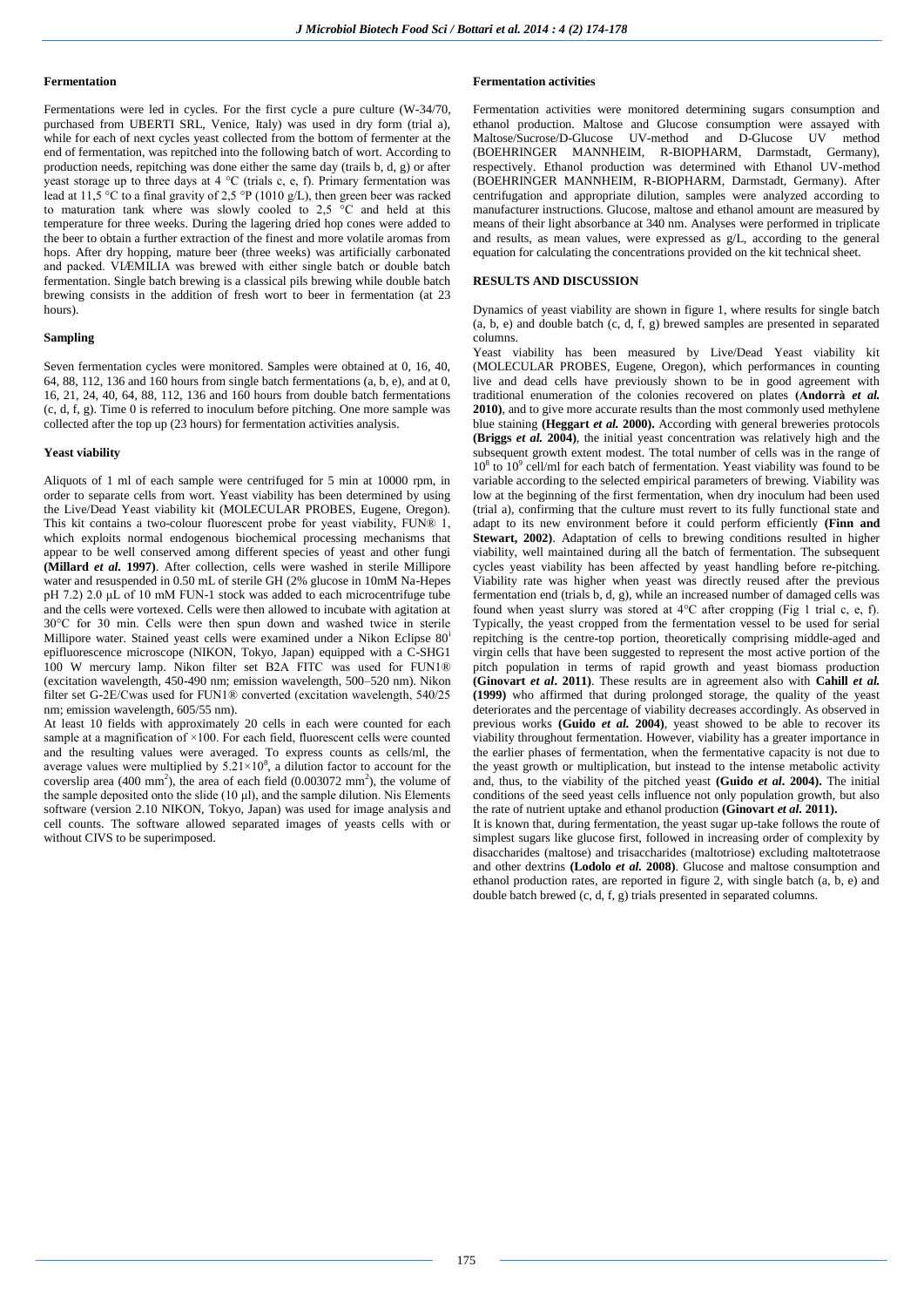

**Figure 1** Yeast viability in the 7 considered batches. a, b, e are single batch brewing; c, d, f, g are double batch brewing. Pitching has been done with a) dry yeast; b, d, g) fresh cropped yeast; c, e, f) 4°C- stored cropped yeast □ percentage of viable cells; ■ percentage of non viable cells. [▬] Total number of cells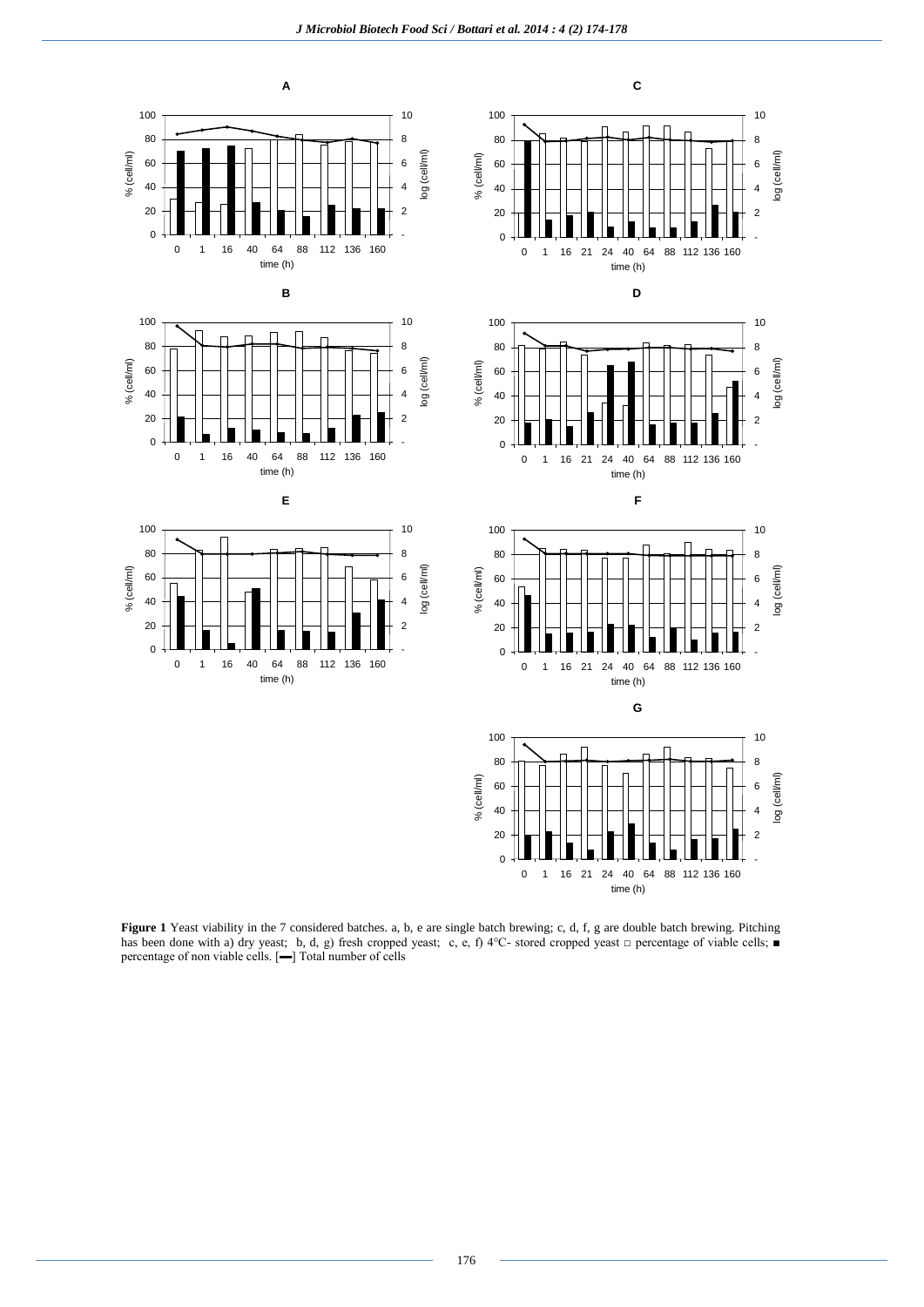

**Figure 2** Glucose [---] and maltose [--] consumption; ethanol [ $\equiv$ ] production in the seven considered batch. a, b, e are single batch brewing; c, d, f, g are double batches brewing. Pitching has been done with a) dry yeast; b, d, g) fresh cropped yeast; c, e, f) 4°Cstored cropped yeast.

Sugar and ethanol fluctuations at 21-40 hours in double batch brewed samples, were expected as a consequence of fresh wort addition to beer in fermentation, resulting in higher amount of available sugars and in ethanol dilution. For the single batch brewed trials, when the viable cells percentage in the inoculum was higher than 50%, (Fig 2 trials b, e) we observed a faster sugar consumption: e.g. 40 hours for glucose and 88 hours for maltose consumption in trial b versus 64 and 136 hours respectively in trial a. Faster sugar consumption and the resultant gradual ethanol production, led to a 24 hour shorter production process (Fig 2 trials b, e). This is in agreement with **Ginovart** *et al.* **(2011)** who demonstrated that enhanced glucose consumption rate and ethanol productivity in specific characteristics of the initial yeast cells, implied higher fermentation capability, which is beneficial for industrial ethanol fermentation. For the double batch brewed trials, a higher percentage of viable cells (Fig 2 trials d) in the inoculum corresponded to a greater consumption of sugars before the top up and to a faster

reaching of ethanol production and yield stability. However, although the most of pitched cells were viable, sugars up-take in trials f and g was lower than in trials d (Fig 2), as a probable consequence of the approaching of serial repitching termination. In agreement with **Powell** *et al.* **(2003)**, this seems to suggest that towards the end of times of yeast reuse, fermentation capability is mainly an outcome of cell age rather than a viability defect. These results are in good agreement also with **Ginovart** *et al.* **(2001)** who concluded that seeding a fermentation with yeast consisting primarily of aged cells would result in an extended lag phase in the fermenter due to slow progression through the cell cycle. Furthermore, it is known that serial repitching cycles cause changes in the activity of yeast cells, which are responsible for prolonged fermentation and strong flavour beer production **(Kobayashi** *et al***. 2007).** Anyhow, in both single batch and double batch brewed trials, yeast inoculated with higher viability performed generally better in fermentation. More viable yeast in batches b and d